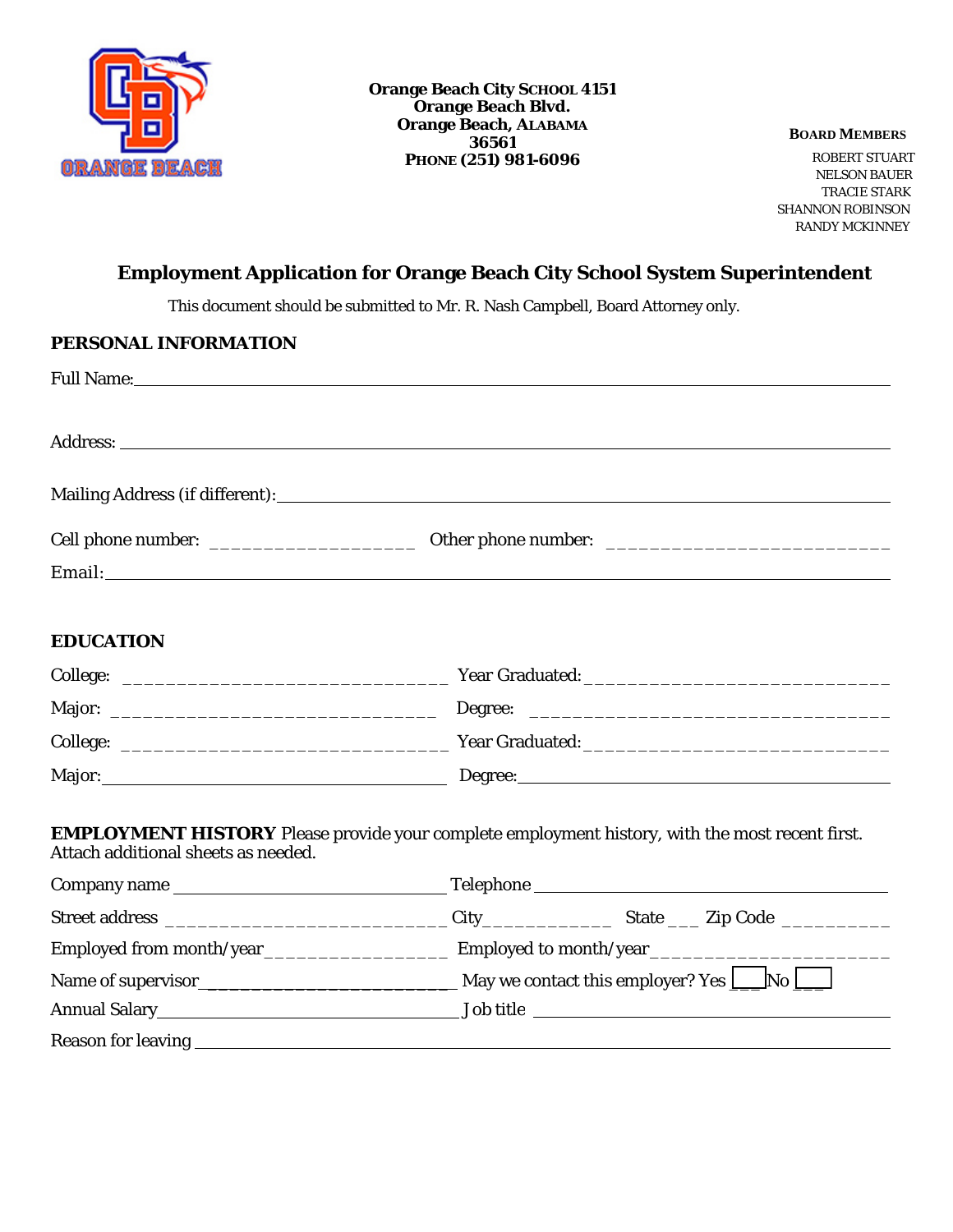| Company name |                                                    |  |  |
|--------------|----------------------------------------------------|--|--|
|              |                                                    |  |  |
|              |                                                    |  |  |
|              |                                                    |  |  |
|              |                                                    |  |  |
|              |                                                    |  |  |
|              |                                                    |  |  |
|              | Telephone https://www.assett.com/community/second- |  |  |
|              |                                                    |  |  |
|              |                                                    |  |  |
|              |                                                    |  |  |
|              |                                                    |  |  |
|              |                                                    |  |  |

**QUALIFICATION:** Use an attachment if necessary. List any skills, knowledge, experience, or other relevant qualifications that demonstrate your ability to meet the qualifications and traits listed.

HONROS AND AWARDS. Use an attachment if necessary. List scholarships, articles authored, books authored, honorary degrees, citations, special recognitions, workshops conducted, major addresses, etc.

**COMMUNITY ACTIVITIES**. Use an attachment if necessary.

**SKILLS:** Please describe your computer skills. List any additional skills that pertain to this position.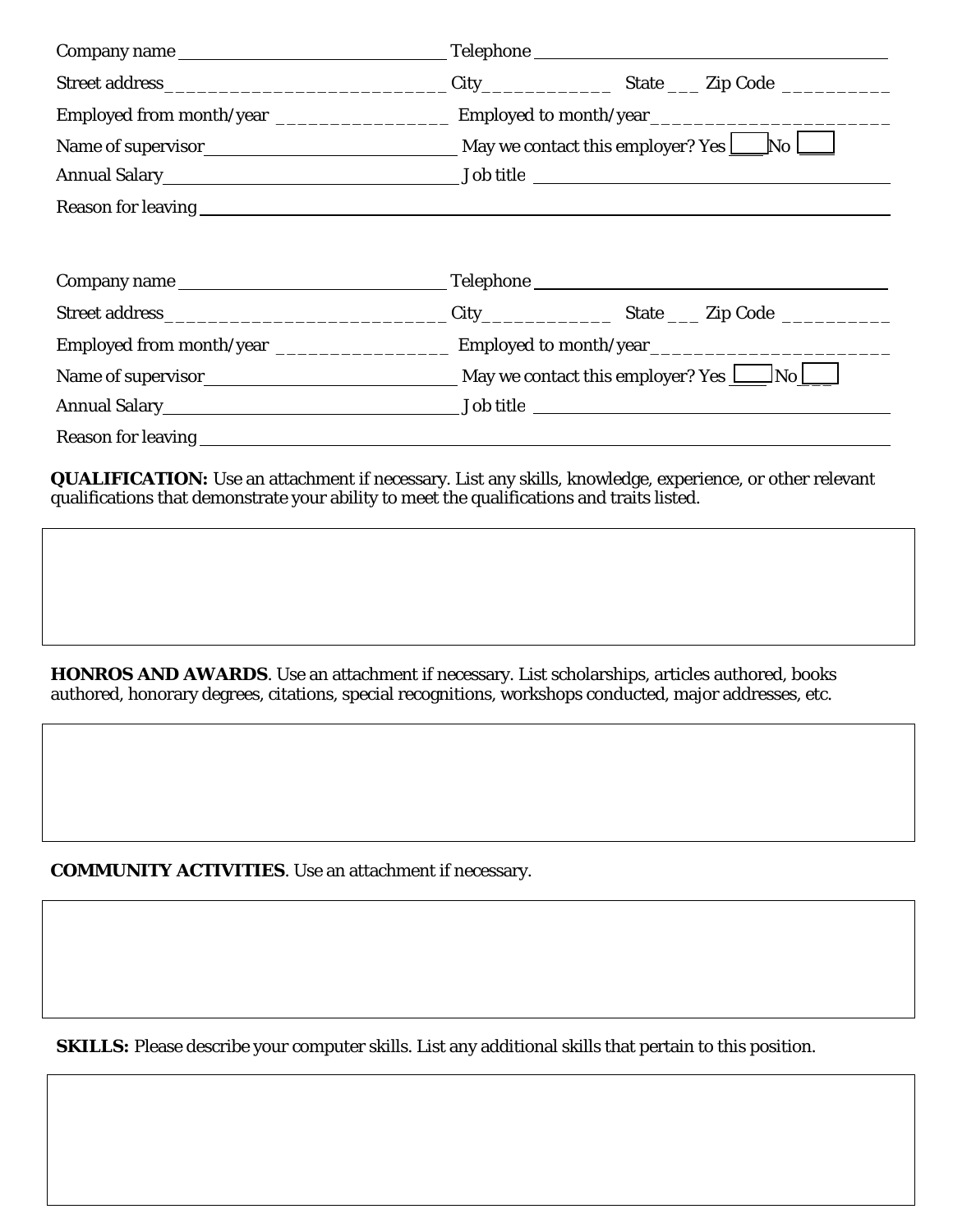# MAJOR CAREER ACCOMPLISHMENTS AND PERSONAL ATTRIBUTES. List those that will help assure your success as the superintendent of this school system. Use an attachment if necessary.

**EDUCATION PHILOSOPHY**. Provide a short commentary describing your view of the elements of a successful school system. Use an attachment if necessary.

# APPLICANT'S STATEMENT. Why do you want to come to this school system? Use an attachment if necessary.

### **REFERENCES**

| 1. |                |                    |
|----|----------------|--------------------|
|    |                |                    |
|    |                | Years Known        |
| 2. |                |                    |
|    |                |                    |
|    |                |                    |
| 3. |                |                    |
|    |                |                    |
|    | <b>Address</b> | <b>Years Known</b> |